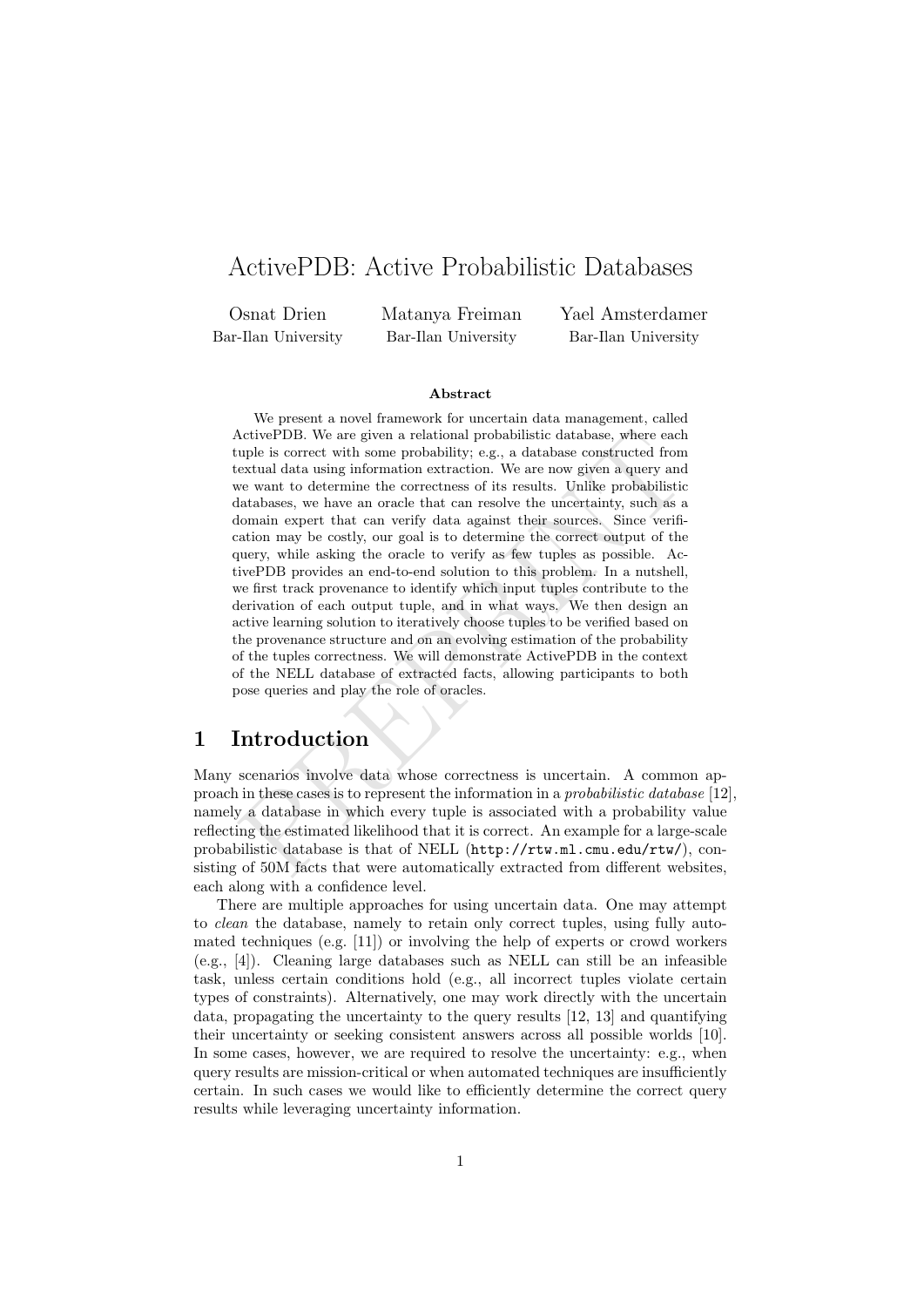In this work, we lay the foundations for a novel hybrid approach, which we term Active Probabilistic Databases. We are given both an uncertain database and an oracle that is able to resolve the uncertainty for any given tuple, e.g., a domain expert or workers recruited through a crowdsourcing platform. For a query of interest, we aim to verify the correctness of as few database tuples as possible that would still allow us to produce correct (non-probabilistic) query answers. In this sense, we differ from works on query evaluation that work with a probabilistic database without aiming to resolve it [\[12,](#page-9-0) [13\]](#page-9-2) or that clean data without a probabilistic underlying model [\[2\]](#page-8-1). In our framework, the tuples to verify are selected based on the connection between query input and output and the correctness probabilities. We iteratively select tuples and send verification requests to the oracle until the correct answers are determined.

As we send input tuples to be verified, we also gradually refine the probability estimation with respect to other, similar input tuples (e.g., extracted from the same source). We thus combine correctness verification with active learning of correctness probabilities.

Consider, for a simple example, a selection-projection (SP) query. In this case, to verify the correctness of a given output tuple, it suffices to identify one correct input tuple yielding it, or establish that all such tuples are incorrect. Strategically, it may thus be advisable to first verify a tuple with a high probability. This should be weighed along with (1) input tuples contribution to resolving correctness of other output tuples and (2) their contribution to the quality of probability estimation w.r.t. other relevant input tuples. Naturally, the analysis is more intricate for more complex queries.

we seen input tuples to everthed, we also gradually reme the probably there is to everthe for so that in with respect to other, similar input tuples (e.g., extracted from ource). We thus combine correctness verification w Solution Overview We provide an end-to-end solution for Active Probabilistic Databases, focusing on the class of SPJU queries. The architecture of our solution is depicted in Figure 1. The user issues (step (1) in the Figure) a query over the database, and the Query Evaluation module yields the query results along with their provenance (step (2)). This provenance has the form of Boolean expressions, whose variables correspond to tuples have contributed to the derivation of each query result [7]. Determining the correctness of a query result now amounts to determining the truth value of the corresponding provenance expression, by (frugally) probing the oracle to reveal truth values of the Boolean variables occurring in it (see Section 3). To this end, the query results and their provenance are then passed to the Manager Module. The Manager also has access to past probes and answers from the Probes Repository. Such known probe answers are assigned to the relevant variables, and the expressions are simplified accordingly (step  $(3)$ ). Then  $(Step (4))$ , the Manager performs Active Query Evaluation, to choose the next probe (see below). The oracle is probed to verify the selected tuples (step (5)). In line with human-in-the-loop data cleaning processes [\[4\]](#page-8-0) and human-powered databases [\[2,](#page-8-1) [9\]](#page-8-3), the oracle is considered costly and may introduce higher latency; yet, it performs a task that cannot be done automatically (or not with sufficient accuracy). Thus, carefully choosing the requests to the oracle is critical. The oracle answers are recorded in the Probes Repository. If the (in)correctness of some output tuples are now resolved, the user is notified about the (in)correctness of corresponding tuples. Steps 3-6 repeat to choose subsequent probes.

The three modules that combine to implement Active Query Evaluation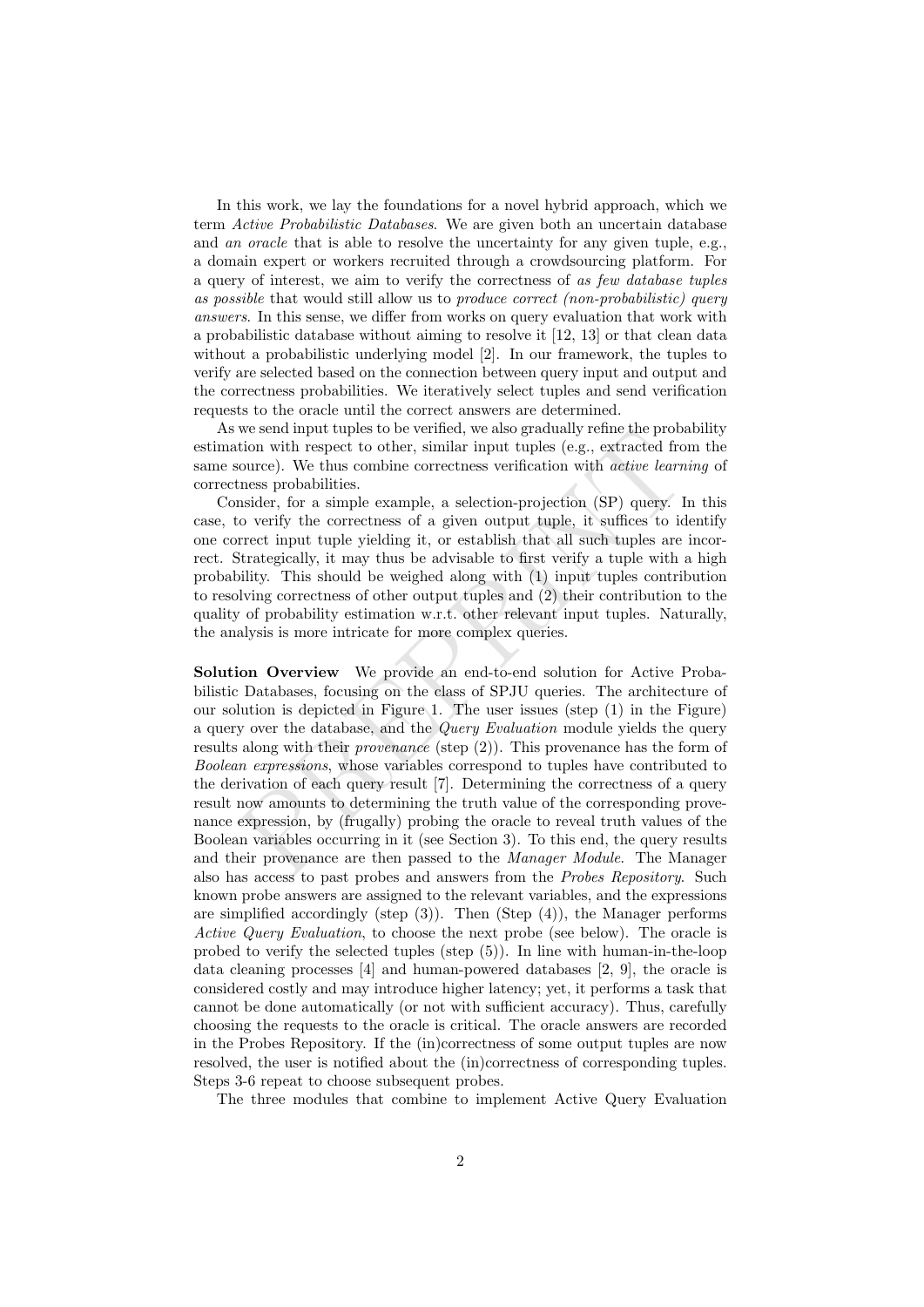<span id="page-2-0"></span>

Figure 1: Framework architecture

(Step (4)) are our key technical contributions; they are described briefly next, and in more detail in the following sections.

From the solution of the same of the ends of the same of the same of the same of the same of the aniver of the aniver of the aniver (4)) are our key technical contributions; they are described briefly more detail in the f Learner (Section 3.2) An informed selection of oracle probes (i.e. input tuples to be verified) relies on the estimation of probe answer probabilities. Our framework includes a Learner module trained for this task over past and incoming probe answers. For features, the learner uses metadata such as the website from which the tuple was extracted. We further use a novel approach [\[8\]](#page-8-4) to quantify the expected reduction in the uncertainty of our estimation, yielded by a candidate probe. This quantity is used as one of the criteria for probe selection, see below.

Utility Computation (Section 3.3) Given (estimated) probe answer probabilities, we compute the expected utility of each possible probe towards deciding the truth value of the provenance expressions. For that, we adapt a suite of existing algorithms from the literature on Interactive Boolean Evaluation, originally intended to evaluate a single Boolean formula. Our adaptations include (1) quantifying the utility of all possible probes rather than choosing a single probe,since uniquely in our case, utility is not the only factor affecting probe selection; and (2) computing the joint utility with respect to multiple expressions (provenance for multiple tuples) affected by each probe.

Probe Selector (Section [3.4\)](#page-6-1) Each possible probe is assigned a utility value and an uncertainty error reduction value (outputted by the Learner). The Probe Selector Module addresses this exploration-exploitation problem: exploitation corresponds here to progressing towards revealing whether tuples are correct, and exploration corresponds to improving the quality of our probability estimation with respect to future probe answers.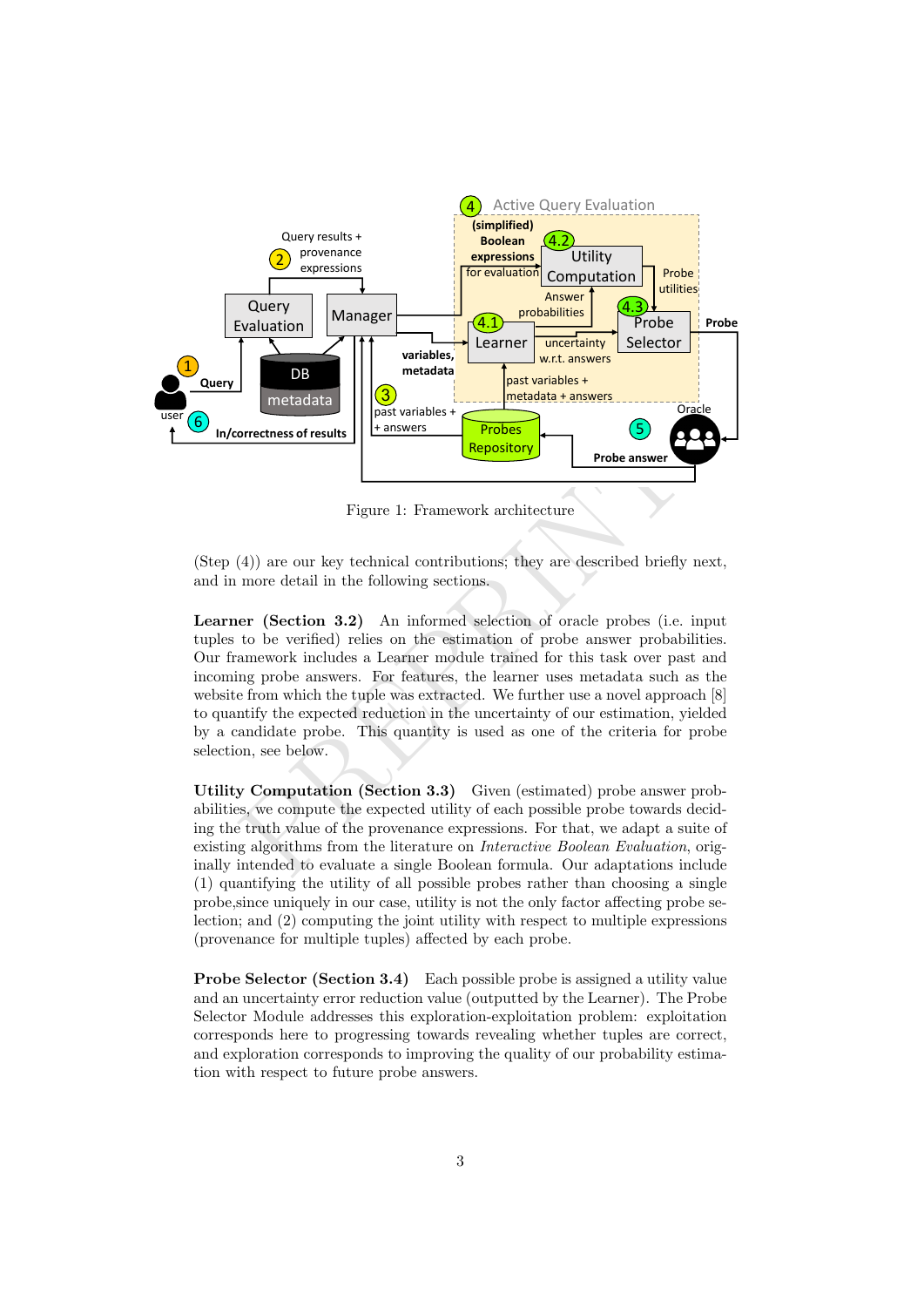<span id="page-3-0"></span>

| Acquisitions     |                               |           |                | Education   |                                           |                |  |
|------------------|-------------------------------|-----------|----------------|-------------|-------------------------------------------|----------------|--|
| Acquired         | Acquiring Date                |           |                | Alumni      | Institute                                 | Year           |  |
| A2Bdone          | Zazzer                        | 7/11/2020 | $a_0$          |             | Usha Koirala U. Melbourne $2017 \mid e_0$ |                |  |
| microBarg Fiffer |                               | 1/5/2017  | a <sub>1</sub> |             | Pavel Lebedev U. Melbourne                | $2017$   $e_1$ |  |
| fPharm           | Fiffer                        | 1/2/2016  | a <sub>2</sub> | Nana Alvi   | U. Sau Paolo                              | $2010$   $e_2$ |  |
|                  | Optobest microBarg $8/8/2015$ |           | $a_3$          |             | Nana Alvi U. Melbourne $2017 \mid e_3$    |                |  |
|                  |                               |           |                | Gao Yawen   | U. Sau Paolo                              | $2010  e_4$    |  |
|                  |                               |           |                | Amaal Kader | U. Cape Town $2005 \mid e_5$              |                |  |

| Organization Role |                               | Member       |                |
|-------------------|-------------------------------|--------------|----------------|
| $A2B$ done        | Founder                       | Usha Koirala | $r_0$          |
| $A2B$ done        | Founding member Pavel Lebedev |              | $r_1$          |
| $A2B$ done        | Founding member Nana Alvi     |              | r <sub>2</sub> |
| microBarg         | Co-founder                    | Nana Alvi    | $r_3$          |
| microBarg         | Co-founder                    | Gao Yawen    | $r_4$          |
| microBarg         | <b>CTO</b>                    | Amaal Kader  | $r_{5}$        |
|                   |                               |              |                |

Roles

Table 1: Example annotated database.

From the Using member Pavel Lebedev  $r_1$ <br>done Founding member Pavel Lebedev  $r_1$ <br>done Founding member Pavel Lebedev  $r_2$ <br>done Founding member Nana Alvi  $r_3$ <br>oBarg Co-founder Vana Alvi  $r_3$ <br>oBarg CTO Amaal Kader  $r_4$ Related Work Our work relates to Probabilistic Databases (e.g., [12, 13]) in the probabilistic relational model, as well as the use of provenance [7]. Otherwise, our techniques and analysis are quite different: resolving truth values enables active probability learning and expression simplification that are not possible when uncertainty persists. Consistent Query Answering (CQA) (e.g., [10]) is similar to our approach in attempting to resolve the uncertainty, but differs in looking for answers that appear in the query result with respect to all possible worlds, rather than on a ground-truth world as we do (and so CQA results are a subset of ours). The involvement of oracles connects our work to human-powered databases (e.g., [9]) and data cleaning (e.g., [2, 4]). In particular, [2] uses crowd feedback to fix a given query's output by editing the input database; this differs from our focus on query output validation. To our knowledge, ActivePDB is the first general-purpose framework that allows to start with an uncertain database and get to certain query answers by actively procuring tuple verification, alongside actively learning correctness probabilities.

### 1.1 Probabilistic Databases and Possible Worlds

A probabilistic database [\[12\]](#page-9-0) is represented as  $\overline{D} = (D, X, L, \pi)$  where D is a relational database, X is a set of Boolean variables,  $L: \text{tuples}(D) \rightarrow X$  maps tuples to variables that annotate them, and  $\pi : X \to [0, 1]$  reflects the (marginal) probability that the corresponding tuple is correct. Unlike standard probabilistic databases,  $\pi$  may initially be unknown, in which case it is learned (see below).

## 2 Model

Example 2.1. Table [1](#page-3-0) outlines a probabilistic database with three relations: Acquisitions, including data on companies acquired by other companies; Roles,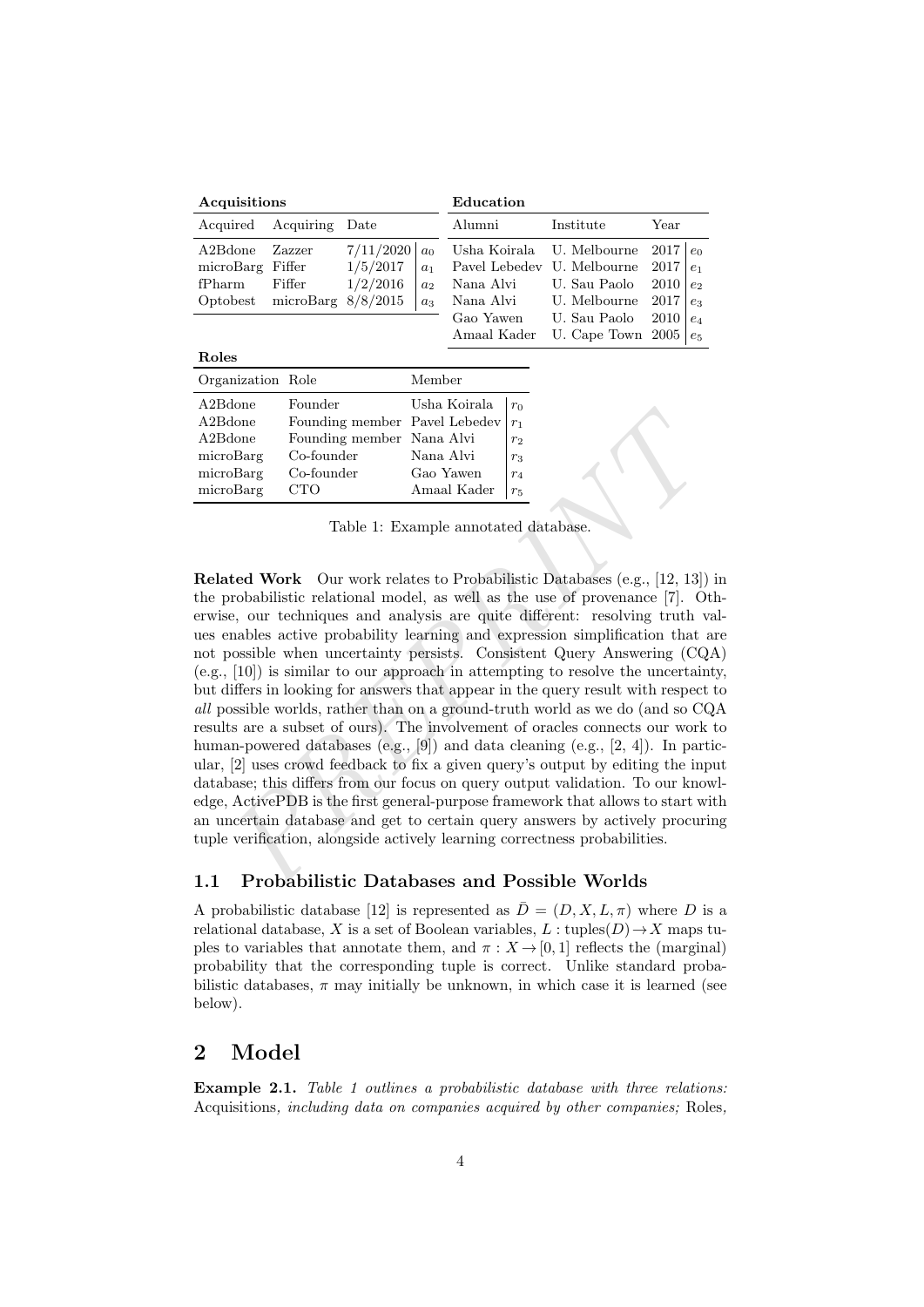```
SELECT DISTINCT a.Acquired, e.Institute
```

```
2 FROM Acquisitions AS a, Roles AS r, Education AS e
```

```
3 WHERE a.Acquired = r.Organization AND
```
 $4$  r.Member = e.Alumni AND a.Date >= 2017.01.01 AND

```
5 r.Role LIKE '%found%' AND e.YEAR <= year(a.Date)
```
Figure 2: Query over the example database

including data on roles of different organization members; and Education, including data on university alumni. The right-most column shows the variable X annotating the tuple, which  $\pi$  associates with some correctness probability.

A truth valuation val :  $X \to \{True, False\}$  yields a *possible world*  $D_{val} \subseteq D$ , namely, the subset of database tuples whose variables have been mapped to True. Given also a query Q over  $\overline{D}$ , a tuple t is said to be correct w.r.t. val if t is in the output of  $Q(D_{val})$ .

<span id="page-4-2"></span>Example 2.2. As part of seeking promising entrepreneurs, an analyst may issue the SPJU query in Figure 2 over the DB in Table 1, which returns companies acquired since 2017 along with institutes in which founders of these companies had studied. In the event that the first two tuples in the Acquisitions relation are incorrect  $\text{(val}(a_0) = \text{val}(a_1) = \text{False})$  the query has no correct results. If, alternatively, the first tuple of each of the three relations is correct  $(i.e., val(a<sub>0</sub>) = val(r<sub>0</sub>) = val(e<sub>0</sub>) = True),$  the query result tuple (A2Bdone, U. Melbourne), derived from these input tuples, is correct.

### 2.1 The Active Model

y, the subset of database tuples whose variables have been mapp<br>Given also a query  $Q$  over  $\bar{D}$ , a tuple  $t$  is said to be correct w.r.t.  $x_0$  and  $Q(D_{val})$ .<br>
The 2.2. As part of seeking promising entrepreneurs, an ana Next, we diverge from the standard probabilistic databases model in that we aim to reveal the correct query results by probing an oracle. We assume a ground truth valuation val<sup>\*</sup> reflecting the real correctness of input tuples; val<sup>\*</sup> may be (fully or partially) unknown and its assignments can be discovered by oracle probes, where each probe reveals val<sup>\*</sup> $(x)$  for a specific  $x \in X$ . When val<sup>\*</sup> is partially known, we may use the known values and meta-data attributes to estimate correctness probability for the remaining tuples. We use  $\mathcal{A}(\bar{D})$  to denote meta-data which may, e.g., include schema information, properties of the data source, etc.

**Problem definition** We are given a probabilistic database  $\bar{D}$ , (possibly without the probability distribution  $\pi$ ), metadata  $\mathcal{A}(\bar{D})$  about  $\bar{D}$ 's tuples and an SPJU query Q over  $\bar{D}$ . We assume an unknown ground-truth valuation val<sup>\*</sup> drawn from  $\pi$ . We then iteratively select a tuple  $\tilde{t} \in \overline{D}$  and verify its correctness, i.e., discover val<sup>∗</sup>(x) for  $x = L(t)$ , through an oracle call. Our goal is to verify the correctness of output tuples in  $Q(\bar{D})$  while making a minimal number of probes to the oracle in expectancy w.r.t.  $\pi$ . If  $\pi$  is unknown, we may estimate it based on the accumulating probe answers along with their metadata in  $\mathcal{A}(\bar{D})$ .

## <span id="page-4-0"></span>3 Solution Architecture

We next elaborate on the components of ActivePDB.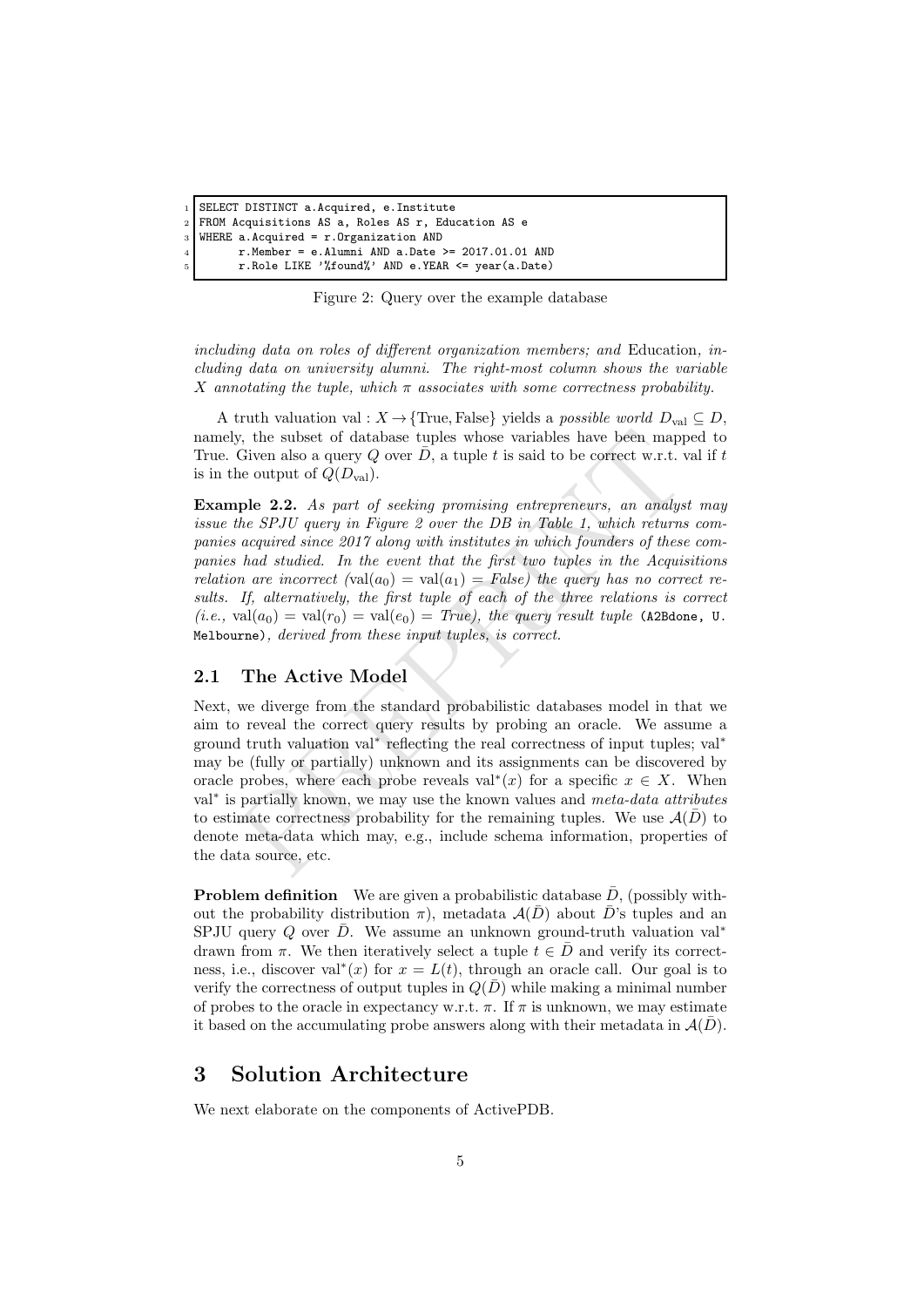<span id="page-5-1"></span>

| Acquired Institute |                                                                                                                                                             |
|--------------------|-------------------------------------------------------------------------------------------------------------------------------------------------------------|
|                    | A2Bdone U. Melbourne $\left( a_0 \wedge r_0 \wedge e_0 \right) \vee \left( a_0 \wedge r_1 \wedge e_1 \right) \vee \left( a_0 \wedge r_2 \wedge e_3 \right)$ |
|                    | A2Bdone U. Sau Paolo $\vert (a_0 \wedge r_2 \wedge e_2) \vert$                                                                                              |
|                    | microBarg U. Melbourne $\left( a_1 \wedge r_3 \wedge e_3 \right)$                                                                                           |
|                    | microBarg U. Sau Paolo $\left( (a_1 \wedge r_3 \wedge e_2) \vee (a_1 \wedge r_4 \wedge e_4) \right)$                                                        |

Table 2: Result of the example query.

#### 3.1 Provenance

cabase  $\vec{D} = (D, X, L, \pi)$  and a query  $Q$ , we compute the represen<br>=  $(Q(D), \text{Bool}[X], L')$  that consists of the "standard" query result<br>ilng function  $L'$  that maps each output tuple t to a Boolean expre<br>ince input annotations. A key component in our solution is that of Boolean provenance [\[7\]](#page-8-2), computed alongside query evaluation (step 2 in Figure [1\)](#page-2-0). Briefly, given a probabilistic database  $\overline{D} = (D, X, L, \pi)$  and a query Q, we compute the representation  $Q(\overline{D}) = (Q(D), \text{Bool}[X], L')$  that consists of the "standard" query result and a labeling function  $L'$  that maps each output tuple  $t$  to a Boolean expression over the input annotations. Crucially,  $L'$  has the property that a valuation val satisfies  $L'(t)$  if and only if t is correct w.r.t. val. We focus on SPJU queries, whose provenance can be computed in polynomial time as monotone  $k$ -DNF expressions, i.e., without negation and where terms (conjunctions) include at most k variables.

**Example 3.1.** The result of applying the query from Figure 2 to the DB in Table [1](#page-3-0) is shown in Table 2, along with its provenance in 3-DNF. In line with Example 2.2, since every provenance term contains either  $a_0$  or  $a_1$ , if  $val(a_0) =$  $val(a_1) = False$  then all four expressions are False, i.e., every output tuple is incorrect.

After provenance is computed, ActivePDB substitutes variables with known probe answers recorded in the Probes Repository, if exist, and simplifies the expressions accordingly (step 3 in Figure 1). Next, we explain the use of such expressions in selecting the next probe, by the Active Query Evaluation modules (step 4 in Figure 1).

#### <span id="page-5-0"></span>3.2 Learner

Each answer from the oracle reveals the correctness of a specific input tuple, but, as explained above, we also use it to estimate the correctness of other tuples. Our Learner (step 4.1 in Figure [1\)](#page-2-0) is trained over each such incoming answer along with metadata of the resolved tuple, and has two types of output, per candidate probe: (1) the *estimated probability* for a True probe answer, needed for estimating its effect on correctness computation; and (2) the expected uncertainty reduction if we train the Learner with this probe's answer, leading to improved probability estimation in the next probe selection. The first output depends on the concrete Learner used. For instance, in the demonstration we train a Random Forest Classifier, where the probability of that  $t$  is correct is the fraction of trees which classify  $t$  as *correct*. The second output follows an active learning paradigm, where training data is actively chosen by the Learner to improve the model's accuracy, and is used as one of the criteria in selecting probes. For quantifying uncertainty reduction, we use an advanced approach called Learning Active Learning (LAL) [\[8\]](#page-8-4). Briefly, LAL uses a regressor that is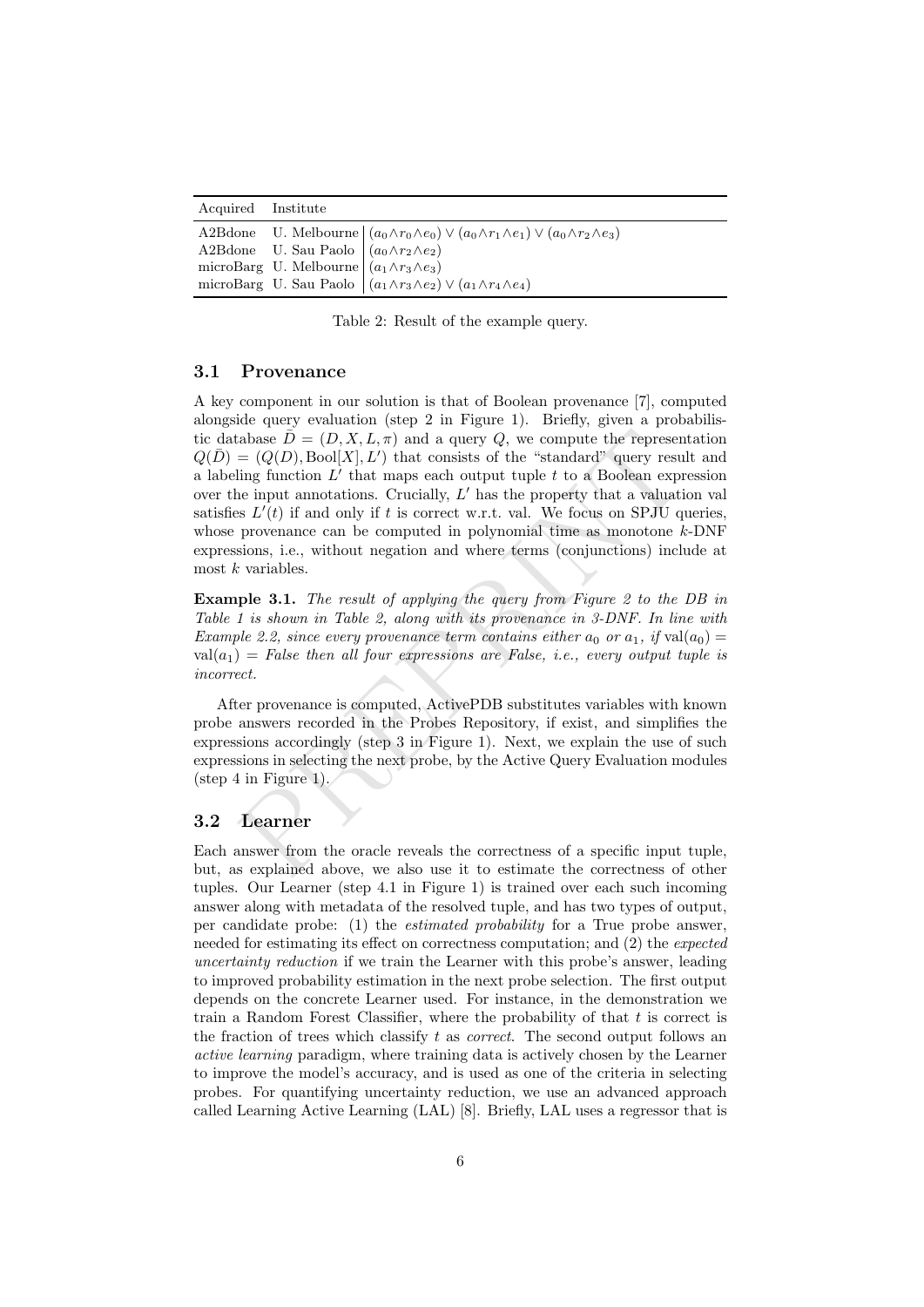trained on an annotated dataset (possibly from another domain). This regressor is transferred to predict the expected error reduction for an instance in a specific learning state, in our case, a candidate probe and a trained classifier, treating it as a regression problem.

### <span id="page-6-0"></span>3.3 Probe Utility Computation

En Bootan Evantation in solution, mattery, assessment to elements be probabilities and a single Boolean formula. We thus cannot diem. In [6], by the present authors, such algorithms were adapted t of consent management an Using the probe answer probabilities, the Utility Computation module (step 4.2 in Figure [1\)](#page-2-0) estimates the utility of each candidate probe towards deciding the correctness of query output tuples. This problem is closely related to Interactive Boolean Evaluation, namely, revealing the truth value of a given Boolean formula by probing truth values of its variables. Work in this area generally considers Boolean Evaluation in isolation, namely, assumes fixed and known variable probabilities and a single Boolean formula. We thus cannot directly use them. In [6], by the present authors, such algorithms were adapted to the context of consent management and in particular to support multiple formulas in a query output's provenance. In contrast, in the present work Boolean Evaluation is not the only consideration in choosing among candidate probes. To allow combining it with other factors we cast these algorithms through a utility function assigning a score to *every* candidate probe.

We briefly and intuitively mention three utility functions we derived, where each is an adaptation of an algorithm compatible with the provenance shape of a specific query class.

- 1. A function greedily selecting the term and variable within it to probe, inspired by [3], which allows us to optimize probe selection for queries tyielding read-once provenance, e.g., S/SP/SU queries (details omitted).
- 2. A function based on the Q-Value approach of [5], which typically yields near-optimal probe selection but requires both the DNF and CNF representations of Boolean formulas. Hence, it is suitable e.g. for projection-free (SJU) queries, where each output tuple depends on a bounded number of input tuples (see more details below).
- 3. A function adapted from [1], which is approximately-optimal for a single output tuple of any SPJU query, and empirically performs well for multiple results (details omitted).

We elaborate, for example, on the  $Q$ -value utility function, intuitively based on the number of DNF terms and CNF clauses that each probe is expected to resolve. At each point, we have a partial valuation val capturing the answers we got so far. For a variable x, let  $val_{x=True}$  be the valuation identical to val except that it also assigns True to x (and symmetrically for False). Let  $\Phi$  be a set of Boolean formulas and given a formula  $\varphi \in \Phi$ , denote by  $\text{nt}(\varphi)$  and nc( $\varphi$ ), respectively, the number of DNF terms and CNF clauses in  $\varphi$ . Denote by val $(\varphi)$  the formula obtained by replacing variables in  $\varphi$  with their assignment in val. The Q-Value utility function can then be written as: util $(\Phi, \pi, \text{val}, x) =$  $\sum_{\varphi \in \Phi} \{nt(\varphi) \cdot nc(\varphi) - \pi(x) \cdot nt\left( val_{x=True}(\varphi) \right) \cdot nc\left( val_{x=True}(\varphi) \right) - (1 - \pi(x)) \cdot$  $\mathrm{nt}\left(\mathrm{val}_{\mathrm{x}=\mathrm{False}}(\varphi)\right)\cdot \mathrm{nc}\left(\mathrm{val}_{\mathrm{x}=\mathrm{False}}(\varphi)\right).$ 

### <span id="page-6-1"></span>3.4 Probe Selector

The utility and the uncertainty reduction scores outputted by the above two modules, are fed into the Probe Selector (step 4.3 in Figure [1\)](#page-2-0), whose role is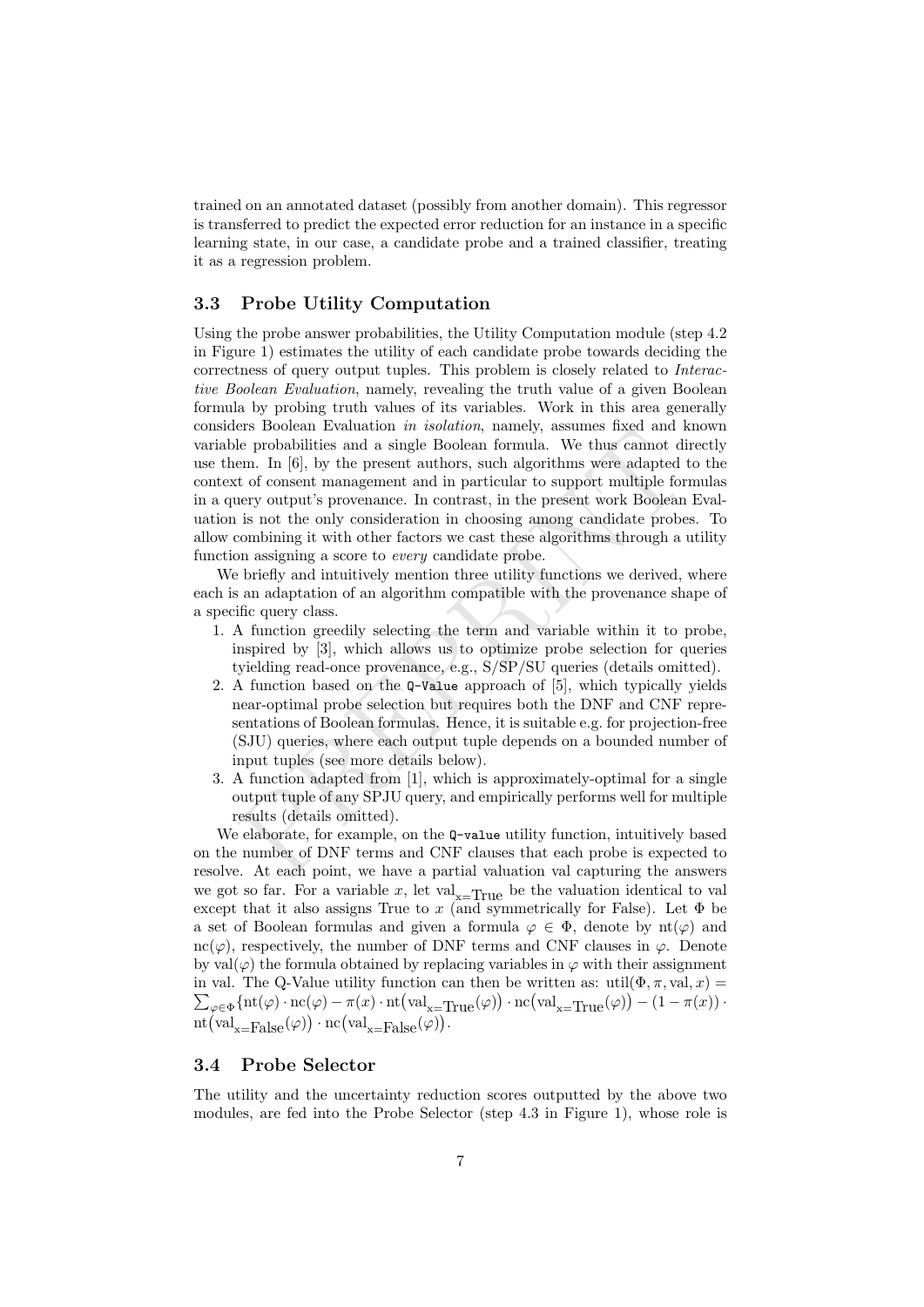<span id="page-7-0"></span>SELECT DISTINCT a Acquired, e Institute FROM Acquisitions AS a, Roles AS r, Education AS e WHERE a Acquired  $=$  r. Organization AND r.Member = e.Alumni AND a.Date > = 2017.01.01 AND r.Role LIKE '%found%' AND e.YEAR <= year(a.Date)

So far: 17 probes, 52 correct tuples, 72 wrong tuples, 101 in progress **Query results:** 

| <b>Acquired</b> | <b>Institute</b> | <b>Boolean Expression</b>                                                              |   |
|-----------------|------------------|----------------------------------------------------------------------------------------|---|
| optoBest        | U. Cape Town     | $(a0 \wedge r0 \wedge e0) \vee (a0 \wedge r1 \wedge e1) \vee (a0 \wedge r2 \wedge e3)$ |   |
| optoBest        | Uppsala U.       | $(a0 \wedge r2 \wedge e2)$                                                             |   |
| microBarg       | U. Melbourne     | $(a1 \wedge r3 \wedge e3)$                                                             | ✔ |
| microBarg       | Unnsala U        | $(a1 \wedge r3 \wedge \rho2) \vee (a1 \wedge r4 \wedge \rho4)$                         |   |

Figure 3: Query results screen.

to balance these two factors. Unlike classic exploration-exploitation problems such as multi-armed bandit, exploitation in our case has a different flavor, since each probe eliminates some candidate probes (in particular, the same probe is never issued twice). Our solution is to assign a score to each possible probe that combines the probe's estimated utility (denoted  $x$ ) and its effect on uncertainty (denoted y). An example commonly used to combine rankings in IR is  $f(x, y) :=$  $x \cdot (y+1)$ .

### 4 Implementation and Demo Scenario

Figure 3: Query results screen.<br>
Figure 3: Query results screen.<br>
ance these two factors. Unlike classic exploration-exploitation pro<br>
smulti-armed bandit, exploitation in our case has a different flavor,<br>
since eliminate ActivePDB is implemented using the Scikit-learn package ([https://scikit-lea](https://scikit-learn.org)rn. [org](https://scikit-learn.org)) in the Learner, boolean.py (https://pypi.org/project/boolean.py/) to handle Boolean operations, and MongoDB (https://www.mongodb.com/) for the database. We support multiple implementations for each of its modules, and in particular, support the three utility functions described in Section [3.3.](#page-6-0) Our implementation also incorporates several optimizations, including parallel implementation of the utility computation and efficient CNF computation needed for the utility function Q-Value. We will demonstrate ActivePDB in the context of the NELL database mentioned above. We will issue different queries over the data, on different topics such as company acquisition and sports. We will execute the evaluation process step-by-step, and inspect the gradual change of underlying model parameters, as follows.

First, we will ask the audience to select a query to be issued over the data, track the progress of verifying query results (as in Figure [3\)](#page-7-0) while a simulated expert answers probes about the query. Initially, for all the output tuples, correctness is unknown (marked by blue question marks); but as probe answers accumulate, more tuples are resolved as (in)correct (green checkmark /red "X").

Next, we will change the system configuration (e.g., to use a different utility function), and switch off automated probe answering. We will use a split screen to give both insights on the underlying model and the probe answering interface: the first frame will show, as before, the output tuples, this time along with their Boolean expressions (right of Figure [3\)](#page-7-0). The second frame will show, for each unresolved variable, properties such as its current probability estimated by our Learner and its current uncertainty reduction estimation. We will be able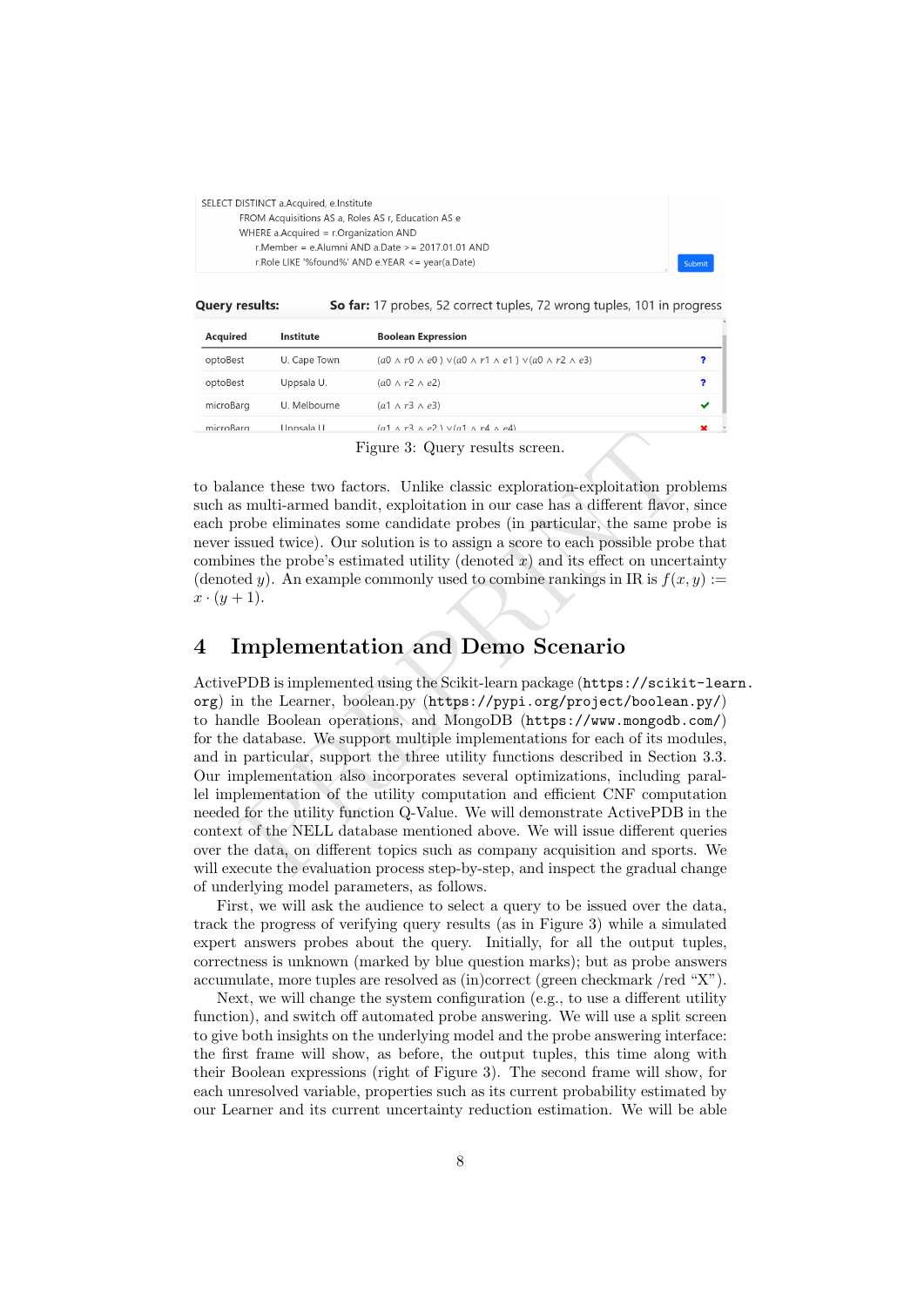<span id="page-8-9"></span>

| <b>Acquired</b><br>optoBest | <b>Acquiring</b><br>MediDream | date<br>12/05/2020 | Source:<br>acquiredInstitutions.com | <b>Correct</b> | <b>Incorrect</b> |
|-----------------------------|-------------------------------|--------------------|-------------------------------------|----------------|------------------|

Figure 4: Manual correctness verification screen.

ion. The third frame will sequentially display the oracle questions<br>
of Figure 4, where tuple correctness can be verified by referring t<br>
from which they were extracted. We will feed in different answer<br>
heir effect on the to observe the gradual convergence of probability estimation and uncertainty reduction. The third frame will sequentially display the oracle questions in the form of Figure 4, where tuple correctness can be verified by referring to the source from which they were extracted. We will feed in different answers and show their effect on the progress of determining correctness.

## References

- <span id="page-8-8"></span>[1] S. R. Allen, L. Hellerstein, D. Kletenik, and T.  $\ddot{U}$ nlüvurt. Evaluation of monotone DNF formulas. Algorithmica, 77(3), 2017.
- <span id="page-8-1"></span>[2] M. Bergman, T. Milo, S. Novgorodov, and W. C. Tan. Query-oriented data cleaning with oracles. In SIGMOD, 2015.
- <span id="page-8-6"></span>[3] E. Boros and T. Ünlüyurt. Sequential testing of series-parallel systems of small depth. In *Computing tools for modeling, optimization and simulation*. Springer, 2000.
- <span id="page-8-0"></span>[4] X. Chu, J. Morcos, I. F. Ilyas, M. Ouzzani, P. Papotti, N. Tang, and Y. Ye. KATARA: A data cleaning system powered by knowledge bases and crowdsourcing. In SIGMOD, 2015.
- <span id="page-8-7"></span>[5] A. Deshpande, L. Hellerstein, and D. Kletenik. Approximation algorithms for stochastic Boolean function evaluation and stochastic submodular set cover. In SODA, 2014.
- <span id="page-8-5"></span>[6] O. Drien, A. Amarilli, and Y. Amsterdamer. Managing Consent for Data Access in Shared Databases. In ICDE, 2021.
- <span id="page-8-2"></span>[7] T. J. Green, G. Karvounarakis, and V. Tannen. Provenance semirings. In PODS, 2007.
- <span id="page-8-4"></span>[8] K. Konyushkova, R. Sznitman, and P. Fua. Learning active learning from data. In I. Guyon, U. von Luxburg, S. Bengio, H. M. Wallach, R. Fergus, S. V. N. Vishwanathan, and R. Garnett, editors, NIPS, 2017.
- <span id="page-8-3"></span>[9] G. Li, C. Chai, J. Fan, X. Weng, J. Li, Y. Zheng, Y. Li, X. Yu, X. Zhang, and H. Yuan. CDB: A crowd-powered database system. PVLDB, 11(12), 2018.